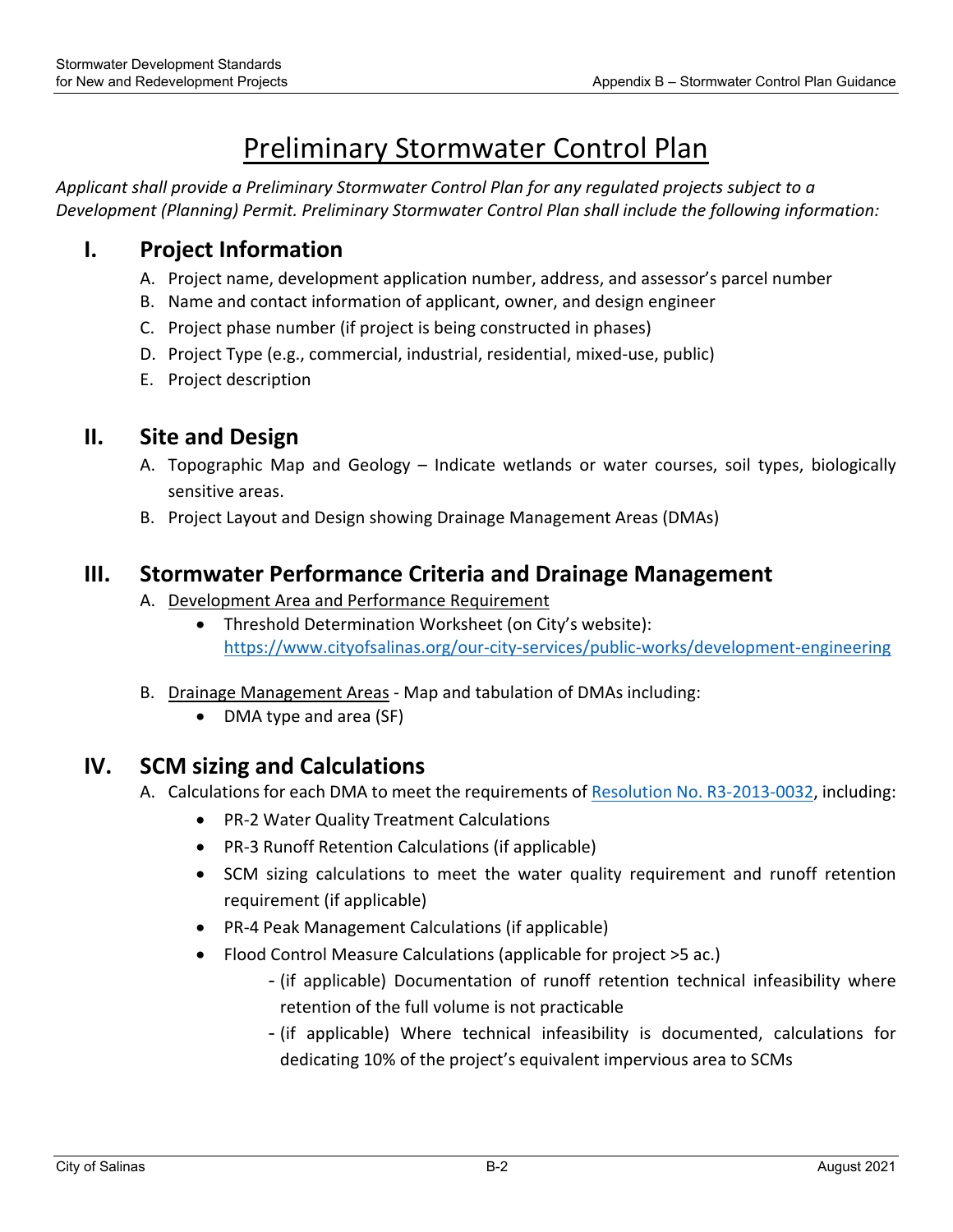# Stormwater Control Plan Outline

*Stormwater Control Plan (report) and exhibits shall be provided for regulated projects prior to issuance of a grading or building permit.* 

### **V. Project Information**

- A. Project name, Stormwater Quality Permit number, address, and assessor's parcel number
- B. Name and contact information of applicant, owner, and design engineer
- C. Project phase number (if project is being constructed in phases)
- D. Project Type (e.g., commercial, industrial, residential, mixed‐use, public)
- E. Comprehensive project description

#### **VI. Site Assessment Summary**

- A. Site topography.
- B. Geology and soil types Description of site soil conditions based on geotechnical analysis, hydrological soil groups, and presence of unique geology (e.g., karst), geotechnical hazards
- C. Hydrologic Conditions Description and map of wetlands, watercourses, seeps, and springs, depth to seasonal high groundwater, depth to an impervious layer such as bedrock, location of nearby drinking water wells
- D. Natural Areas Description and map of protected undisturbed natural areas and trees
- E. Other Site Features and Constraints Including existing drainage infrastructure for the site and nearby areas, run‐on characteristics (source and estimated runoff from offsite which discharges to project area), documented soil and/or groundwater contamination, structures including retaining walls, other utilities, easements and setbacks, zoning/land use and covenants.

#### **VII. Stormwater Performance Criteria and Drainage Management Areas**

- A. Development Area and Performance Requirement
	- Total project site area and project type
	- From Threshold Determination Worksheet (on City's website): https://www.cityofsalinas.org/our‐city‐services/public‐works/development‐engineering
	- Performance Requirement and Special Circumstances (including Urban Sustainability Areas, drainage to highly altered channel) applicable to the project
- B. Drainage Management Areas ‐ Map and tabulation of DMAs including:
	- DMA Identification number
	- DMA type (self-treating areas, self-retaining areas, areas that drain to self-retaining areas, areas that drain to SCMs)
	- DMA area (SF) and surface type
	- For DMAs that are not self-treating or self-retaining, provide runoff coefficient and receiving SCMs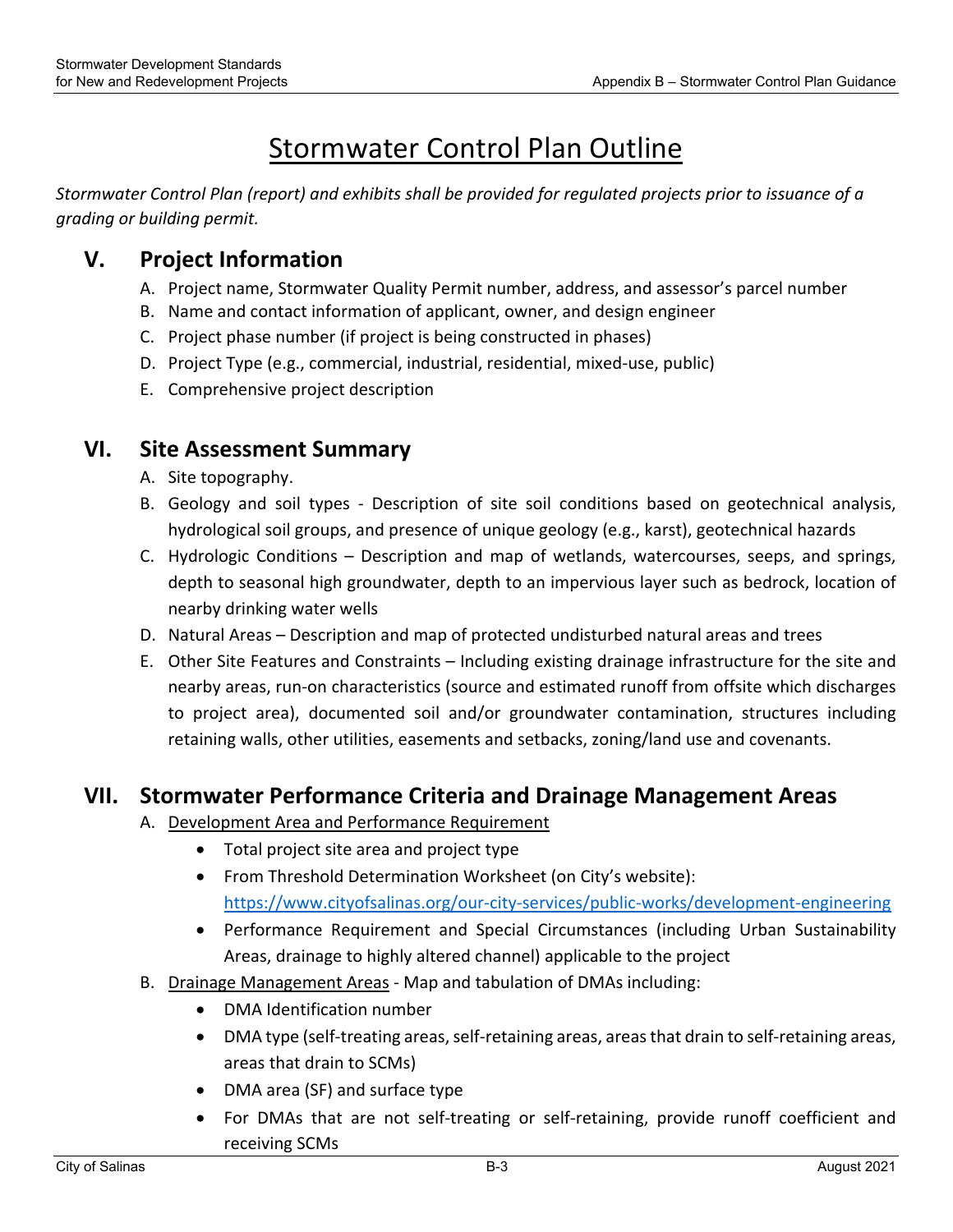#### **VIII. Site Design and SCMs**

- B. Summary of Site Design and Stormwater Control Measures included in the project
- C. Description of each SCM, including:
	- Tributary DMAs and total tributary area
	- PR-2 (Water Quality) Treatment Volume calculations
		- For onsite retention and volume capture‐based treatment systems:
			- *Water Quality Treatment Volume =*  $C \times 24$ *hr Rainfall Depth<sub>85th or 95th*  $\times$  *SCM*</sub> *Tributary Area*
	- PR-2 (Water Quality) runoff calculations
		- -For biofiltration and flow‐based treatment systems:
			- *Runoff treatment capacity = C x 0.2 inches/hr x SCM Tributary Area*
	- PR-3 (Runoff Retention) runoff volume calculations (if applicable)
	- SCM sizing calculations to meet the water quality requirement and runoff retention requirement (if applicable)
	- (if applicable) Documentation of runoff retention technical infeasibility where retention of the full volume is not practicable
	- (if applicable) Where technical infeasibility is documented, calculations for dedicating 10% of the project's equivalent impervious area to SCMs
	- PR-4 (Peak management) calculations (if applicable)
	- Certification that the selection, sizing, and design of the Stormwater Control Measures meet the Performance Requirements
- D. Source control measures included in the project

#### **IX. SCM Operation and Maintenance (O&M) Plan**

#### **(30 days prior to Certificate of Occupancy)**

- A. Site plan indicating location and type of SCM constructed
- B. SCM details
- C. Planting and Plant List
- D. Integrated Pest Management (IPM) plan
- E. O&M procedures for each structural SCM, onsite drainage system, LID facilities, self‐retaining areas, and source control measures
- F. Short‐ and long‐term maintenance requirements, recommended frequency of maintenance, and estimated cost for maintenance
- G. Signed and notarized Maintenance Declaration (see Appendix E)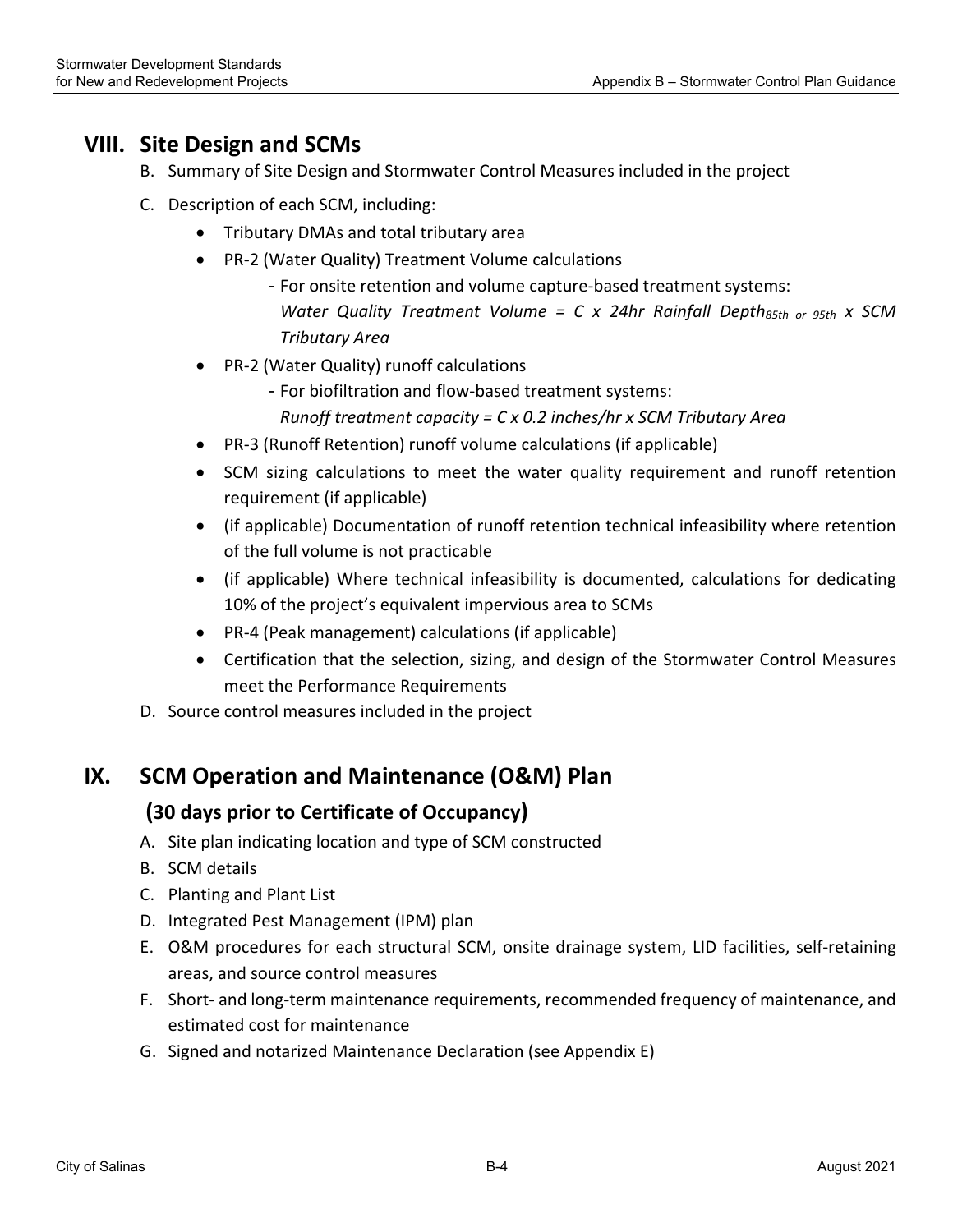### **X. Appendices Required for Stormwater Control Plan**

- A. Threshold Determination Worksheet
- B. WMZ and 85<sup>th</sup> or 95<sup>th</sup> Percentile Map (https://www.waterboards.ca.gov/centralcoast/water\_issues/programs/stormwater/docs/lid/lid\_hydro mod charette index.html#percentile rainfall)
- C. Map of Groundwater Depth (https://wdl.water.ca.gov/waterdatalibrary/)
- D. Map of Nearby USTS, Hazardous Waste Site and Cleanup Sites (https://geotracker.waterboards.ca.gov/)
- E. Map of Domestic Water Wells (https://gamagroundwater.waterboards.ca.gov/gama/gamamap/public/default.asp)
- F. Infiltration Feasibility Worksheet
- G. Topographic Map
- H. Site Plan
- I. DMA Map
- J. Improvement Plans (Grading and Drainage Plan and Details pertaining to SCM design)
- K. NOAA Precipitation Data (https://hdsc.nws.noaa.gov/hdsc/pfds/pfds\_map\_cont.html?bkmrk=ca)
- L. SCM Sizing Calculations
- M. Geotechnical Report and Infiltration Testing or NRCS Soil Map (https://websoilsurvey.sc.egov.usda.gov/App/HomePage.htm) & (https://www.nrcs.usda.gov/Internet/FSE\_MANUSCRIPTS/california/CA053/0/monterey.pdf)
- N. Owner's Certification
- O. Engineer's Certification
- P. Hydrology Report for Flood Control
- Q. Alternative Compliance Agreement
- R. Other Project Specific Reports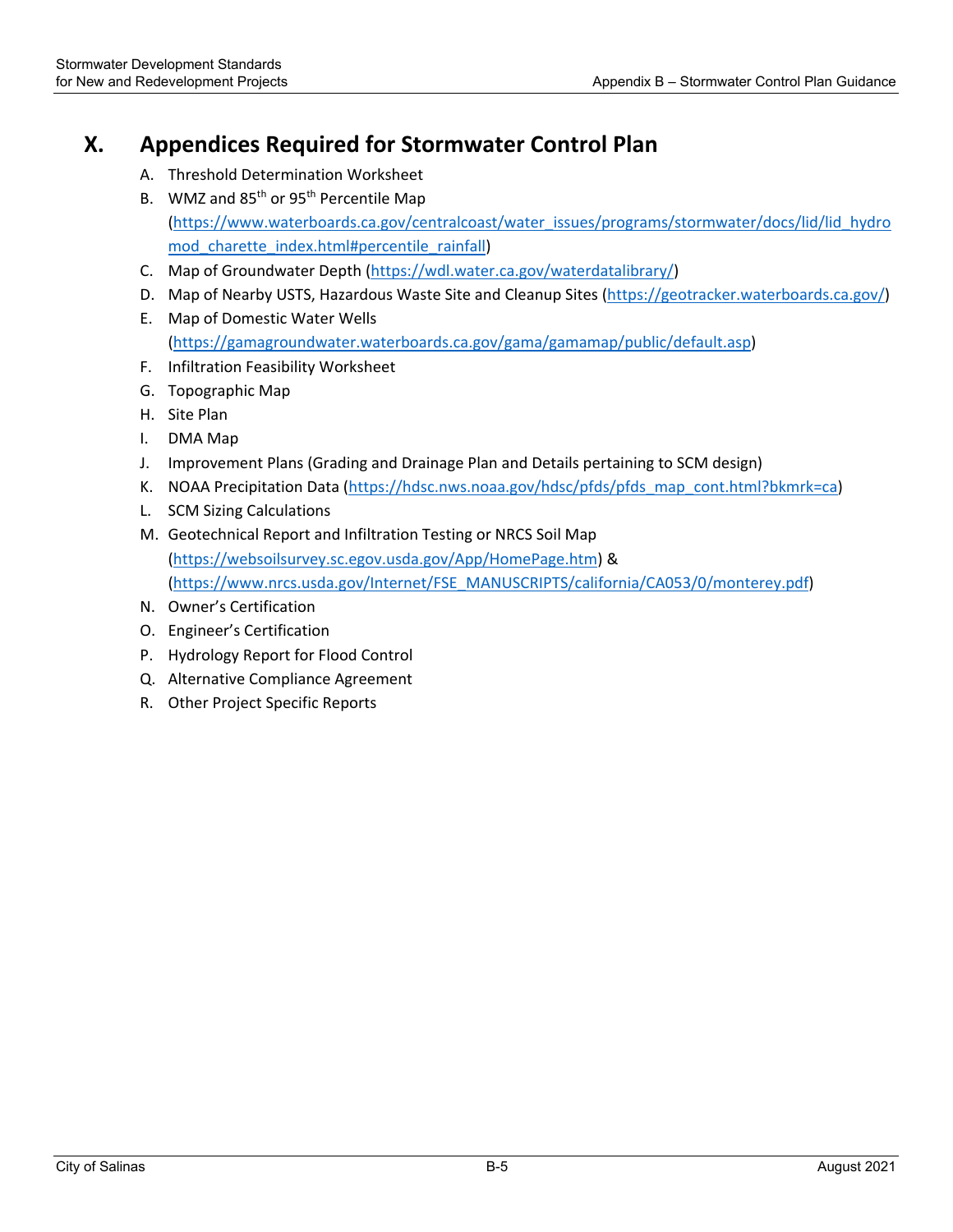## Stormwater Control Plan Checklist

Instructions: Applicant to complete 1-5 for ALL Regulated Projects, and all other sections as appropriate for the project's<br>Performance Requirement(s).

### **1. Project Information Check** A Project Name B Permit Number C | Address and Assessors' Parcel Number D | Name of and Contact Information of Applicant, Owner, and Design Engineer  $E$  | Project Phase Number (if constructed in phases) F Project Type G | Project Description 2. Project Areas **Check** A | Total Project Site Area B | Total New Impervious Area C | Total Replaced Impervious Area D | Total New Pervious Area E | Net Impervious Area 3. Statement of Applicable Performance Requirement(s) Statement Check A | PR-1 Site Design and Runoff Reduction B | PR-2 Water Quality Treatment C PR-3 Runoff Retention D | PR-4 Peak Management E | PR-5 Special Circumstances  $F \mid$  Flood Control Measures (For Projects > 5 acres); provide hydrology report 4. Delineation of Drainage Management Areas **Check Check** A Table of Areas Article is a state of Areas Article in the state of Article in the state of Areas Article in the state of Article in the state of Article in the state of Article in the state of Article in the state of Art B DMA Map 5. PR-1 Site Design and Runoff Reduction **Check Check** A | Conserve natural areas, riparian areas and wetlands B Limit clearing and grading of native vegetation at the site to the minimum area needed to build the project, allow access, and provide fire protection  $C \mid$  Set back development from creeks, wetlands, and riparian habitats  $D$  Minimize compaction of highly permeable soils; Reserve areas with high permeability soils for either open space or infiltration BMPs  $E \left[$  Use pervious pavement (pervious concrete or asphalt, turf block, crushed aggregates, etc) for New  $\left[$  Construction and Renovation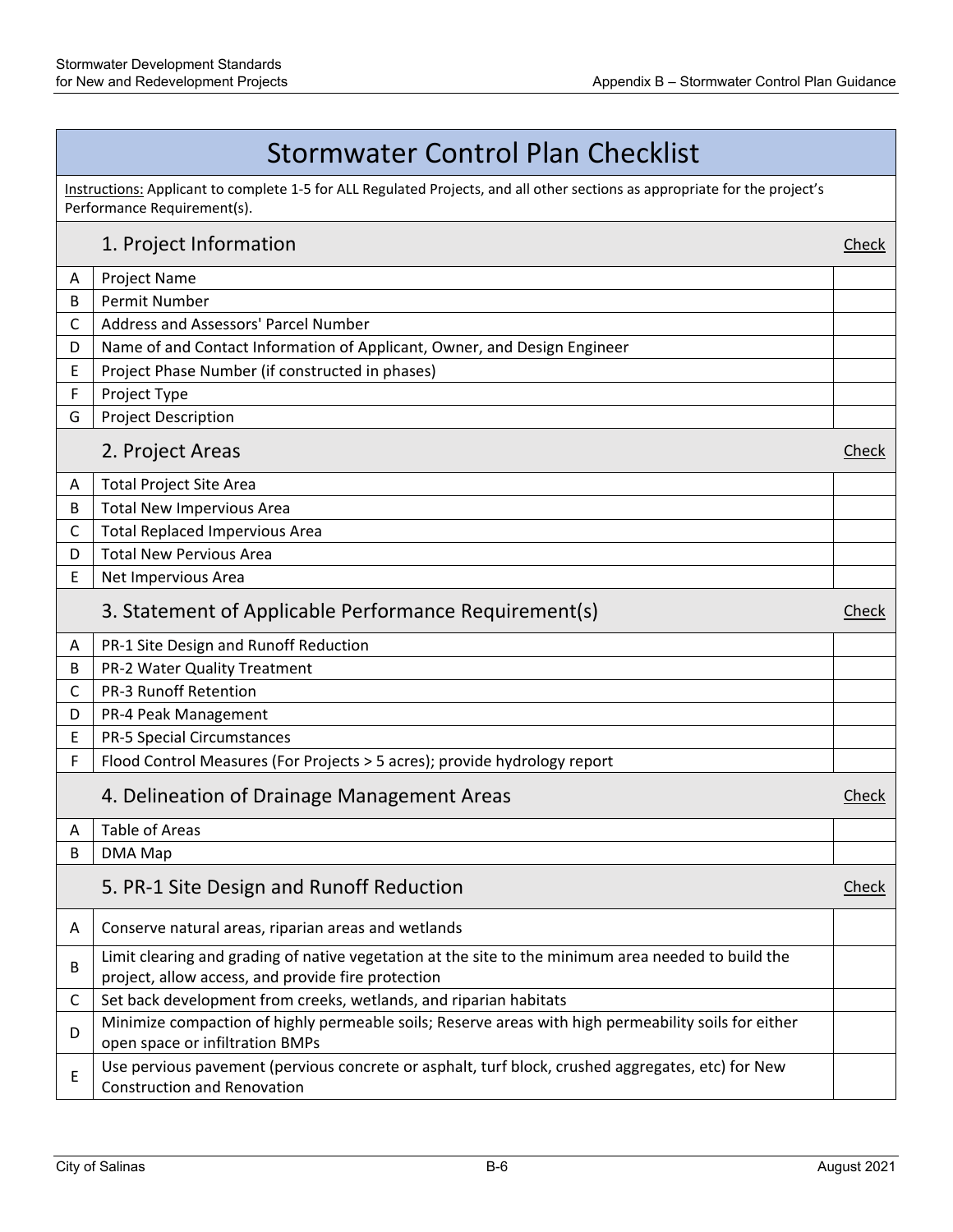| F            | Minimize impervious surfaces by concentrating improvements on the least-sensitive portions of the<br>site, while leaving the remaining land in a natural undisturbed state                                         |              |
|--------------|--------------------------------------------------------------------------------------------------------------------------------------------------------------------------------------------------------------------|--------------|
| G            | Provide infiltration rate of synthetic turf (if applicable). Turf with infiltration rates < 0.5 in/hr is<br>considered to be impervious.                                                                           |              |
|              | Minimize stormwater runoff by implementing one or more of the following site design measures:<br>check one or more that apply:<br>• Direct roof runoff into cisterns or rain barrels for reuse                     |              |
| н            | . Direct roof downspouts onto vegetated areas safely away from building foundations and footings,<br>consistent with California building code                                                                      |              |
|              | . Direct runoff from sidewalks, walkways, driveways, uncovered parking lots, and/or patios onto<br>vegetated areas safely away from building foundations and footings, consistent with California building<br>code |              |
|              | • Construct bike lanes, driveways, uncovered parking lots, sidewalks, walkways, and patios with<br>permeable surfaces                                                                                              |              |
| L            | Provide location & type of trash full-capture device.                                                                                                                                                              |              |
| J            | Provide documentation demonstrating that trash full-capture device is on the State's approved list.                                                                                                                |              |
| K            | Provide Landscaping Plan                                                                                                                                                                                           |              |
|              | 6. PR-2 Water Quality Treatment                                                                                                                                                                                    | <b>Check</b> |
| A            | Description of all post-construction structural SCMs                                                                                                                                                               |              |
| B            | Supporting calculations used to comply with PR2                                                                                                                                                                    |              |
| C            | Documentation certifying that the selection, sizing, and design of the SCMs meet the full or partial PR2                                                                                                           |              |
| D            | Water Quality Treatment calculations used to comply with Water Quality Treatment Performance<br>Requirement and any analysis to support infeasibility documentation                                                |              |
|              | 6a. Statement of Compliance for PR-2 - Water Quality Treatment                                                                                                                                                     | Check        |
| A            | Water Quality Treatment Performance has been met on-site, or, if not achievable:                                                                                                                                   |              |
| B            | Documentation of the area/volume of runoff for which compliance cannot be achieved on-site and the<br>associated off-site compliance requirements                                                                  |              |
| $\mathsf{C}$ | Statement of intent to comply with Water Quality Treatment Performance Requirement through an<br>Alternative Compliance Agreement                                                                                  |              |
|              | 7. PR-3 Runoff Retention                                                                                                                                                                                           | Check        |
| Α            | Site topography                                                                                                                                                                                                    |              |
| B            | Hydrologic features including contiguous natural areas, wetlands, watercourses, seeps, or springs                                                                                                                  |              |
| C            | Depth to seasonal high groundwater                                                                                                                                                                                 |              |
| D            | Locations of groundwater wells used for drinking water                                                                                                                                                             |              |
| E            | Depth to an impervious layer such as bedrock                                                                                                                                                                       |              |
| F            | Presence of unique geology (e.g., karst)                                                                                                                                                                           |              |
| G            | Geotechnical hazards                                                                                                                                                                                               |              |
| н            | Documented soil and/or groundwater contamination                                                                                                                                                                   |              |
|              | Soil types and hydrologic soil groups                                                                                                                                                                              |              |
|              | Vegetative cover/trees                                                                                                                                                                                             |              |
|              |                                                                                                                                                                                                                    |              |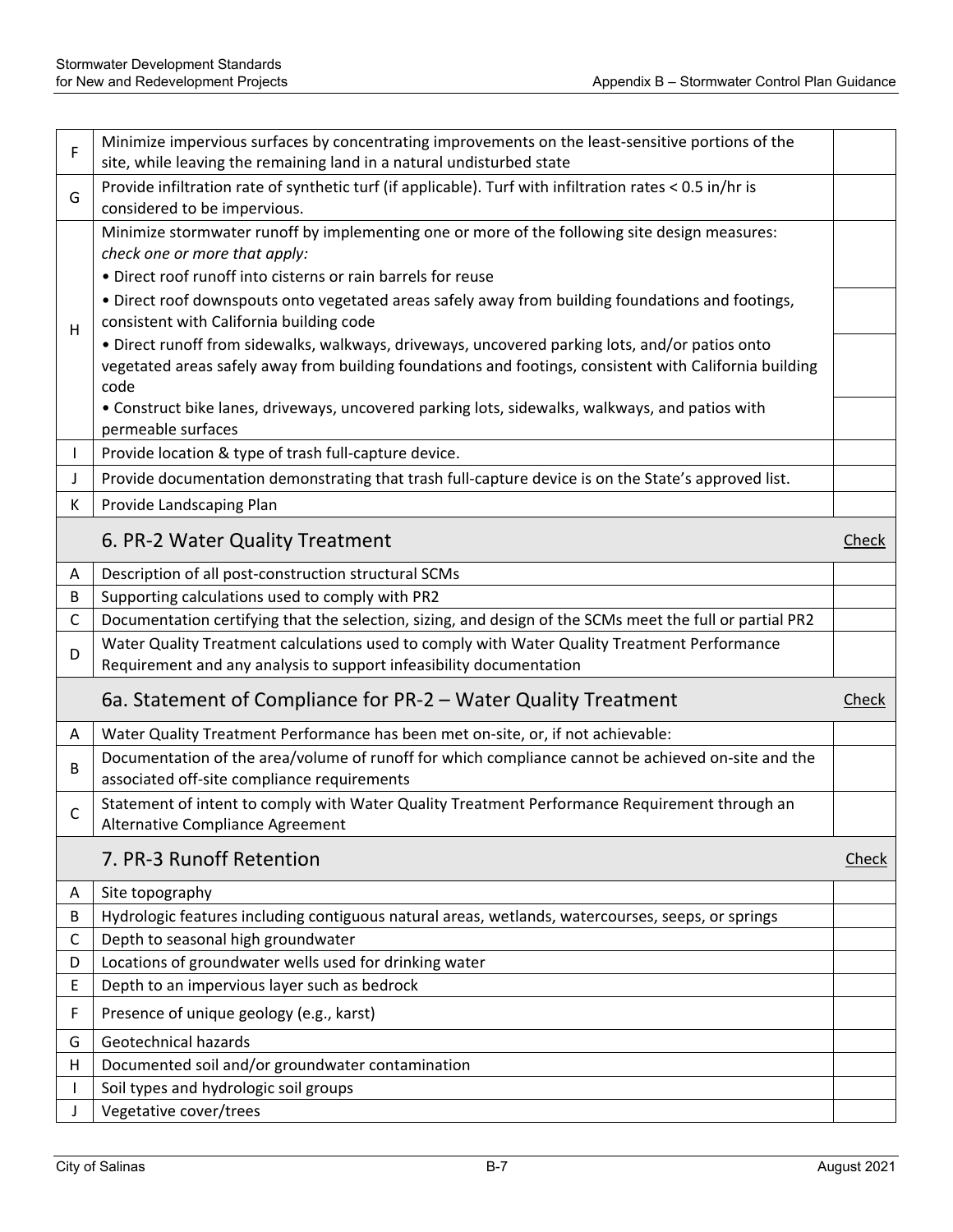| К           | Run-on characteristics (source and estimated runoff from offsite which discharges to the project area)                                                                                          |       |
|-------------|-------------------------------------------------------------------------------------------------------------------------------------------------------------------------------------------------|-------|
| L           | Existing drainage infrastructure for the site and nearby areas including the location of municipal storm<br>drains                                                                              |       |
| M           | Structures including retaining walls                                                                                                                                                            |       |
| N           | Utilities                                                                                                                                                                                       |       |
| $\circ$     | Easements                                                                                                                                                                                       |       |
| P           | Covenants                                                                                                                                                                                       |       |
| Q           | Zoning/Land Use                                                                                                                                                                                 |       |
| R           | Setbacks                                                                                                                                                                                        |       |
| S           | Open space requirements                                                                                                                                                                         |       |
| $\mathsf T$ | Other pertinent overlay(s)                                                                                                                                                                      |       |
| U           | Supporting calculations used to comply with PR3                                                                                                                                                 |       |
| V           | Documentation demonstrating infeasibility where Site Design and Runoff Reduction measures cannot<br>retain required runoff volume                                                               |       |
| W           | Documentation demonstrating infeasibility where retention-based SCMs cannot retain and/or treat the<br>required runoff volume                                                                   |       |
| X           | Documentation demonstrating infeasibility where on-site compliance cannot be achieved                                                                                                           |       |
| Y           | Documentation demonstrating percentage of the projects' Equivalent Impervious Surface Area<br>dedicated to retention-based SCMs                                                                 |       |
| Z           | Documentation of certification that the selection, sizing, and design of the SCM meets the applicable<br>Water Quality Treatment and Runoff Retention Performance Requirement                   |       |
|             |                                                                                                                                                                                                 |       |
|             | 7a. Statement of Compliance for PR-3 - Runoff Retention                                                                                                                                         | Check |
| A           | Statement of Intent to Comply with Water Quality Treatment and Runoff Retention Performance<br>Requirements have been met on-site, or if not achievable:                                        |       |
| В           | Documentation of the volume of runoff for which compliance cannot be achieved on-site and the<br>associated off-site compliance volume                                                          |       |
| C           | Statement of Intent to Comply with Water Quality Treatment and Runoff Retention Performance<br>Requirements through an Alternative Compliance Agreement                                         |       |
|             | 8. PR-4 Peak Management                                                                                                                                                                         | Check |
| A           | Summary of Runoff Reduction Measures and structural SCMs, by Drainage Management Area, as well<br>as for the entire site                                                                        |       |
| B           | Supporting calculations used to comply with the applicable Water Quality Treatment, Runoff Retention,<br>and Peak Management Performance Requirements                                           |       |
| $\mathsf C$ | Documentation of certification that the selection, sizing, and design of the SCM meets the applicable<br>Water Quality Treatment, Runoff Retention, and Peak Management Performance Requirement |       |
|             | 8a. Statement of Compliance for PR-4 - Peak Management                                                                                                                                          | Check |